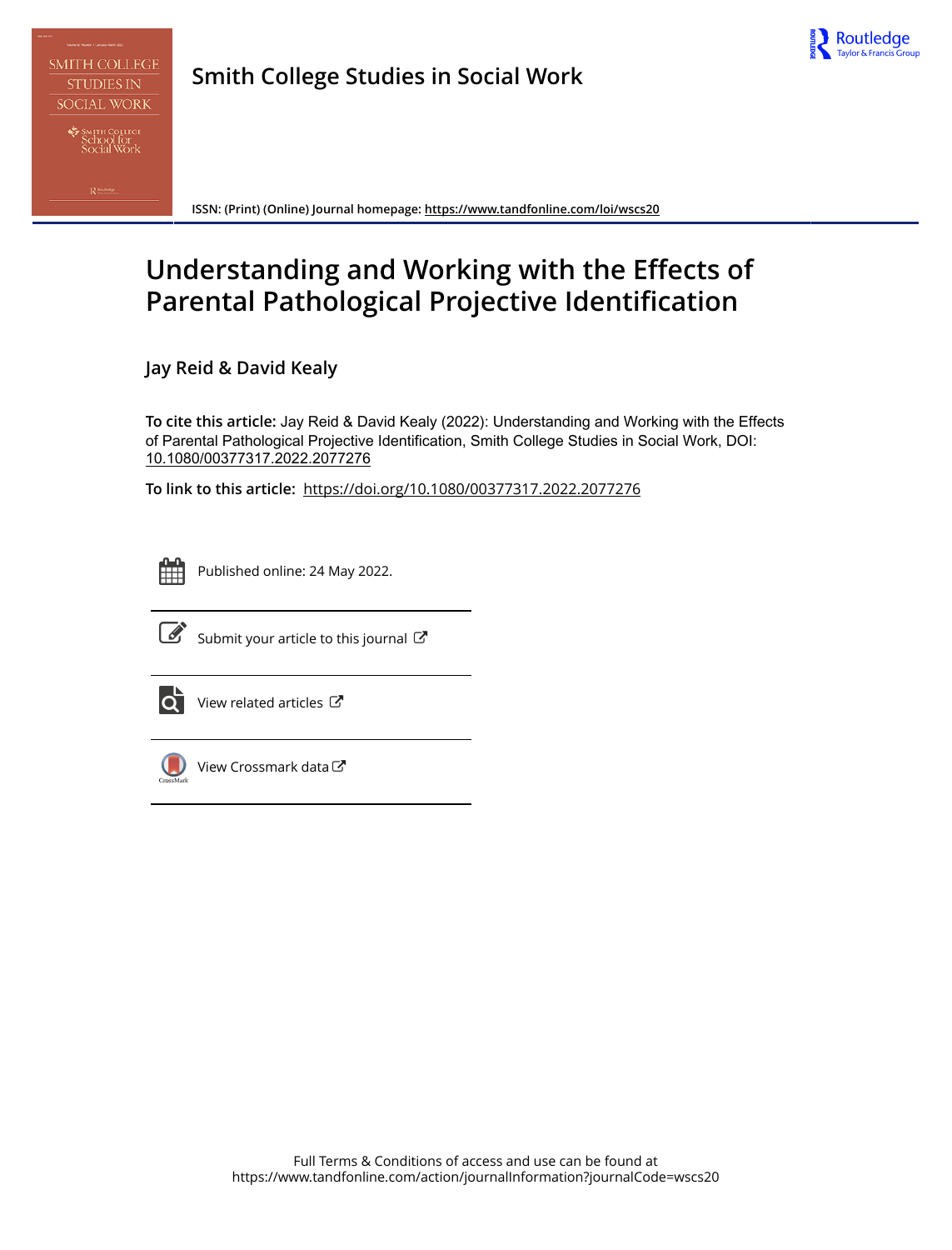

Check for updates

## **Understanding and Working with the Effects of Parental Pathological Projective Identification**

Jay Rei[d](http://orcid.org/0000-0003-0014-7478) **[a](#page-1-0)** and David Kealy **D** 

<span id="page-1-0"></span><sup>a</sup>San Francisco Psychotherapy Research Group, San Francisco, CA, USA; <sup>b</sup>Department of Psychiatry, University of British Columbia, Vancouver, British Columbia, Canada

#### **ABSTRACT**

The present paper outlines parental pathological projective identification as a form of childhood adversity that some patients attempt to address in psychotherapy. This phenomenon involves a parent's unconscious relocation of an unbearable state of mind, combined with the interpersonal evocation of such in the child. A child's effort to deal with this experience may involve the development of pathogenic beliefs about the self. These beliefs subsequently cause difficulties in living and considerable distress. Through understanding the dynamics of parental pathological projective identification, clinicians may help patients to develop insight into the origins of their pathogenic beliefs, along with appropriate corrective experiences. The integration of Control-Mastery Theory with the concept of parental pathological projective identification can facilitate such understanding. A clinical example is provided to illustrate these concepts and their relevance to psychotherapy with adult patients.

#### **ARTICLE HISTORY**

Received 31 March 2022 Accepted 9 May 2022

#### **KEYWORDS**

Projective identification; psychotherapy process; pathogenic beliefs; case study; Control-Mastery Theory

<span id="page-1-4"></span><span id="page-1-3"></span><span id="page-1-2"></span><span id="page-1-1"></span>Patients who enter psychotherapy often do so to address powerful beliefs or schemas that distort their sense of what is possible and inhibit their efforts to achieve personally meaningful goals (Gazzillo et al., [2019](#page-17-0); Silberschatz, [2008](#page-18-0); Weiss, [1993\)](#page-18-1). Conceptualizing the development of such pathogenic beliefs is an important part of considering what will and will not be helpful for a particular patient. Many psychoanalytic theories presume that some form of trauma – usually involving significant relational experiences – contributes to the adoption of pathogenic beliefs about the self, relationships with others, and one's interface with the world at large (Bromberg, [1996](#page-17-1); Stolorow et al., [1987](#page-18-2); Weiss, [1993](#page-18-1)). In order to understand and conceptualize their patients, therapists often listen for markers of these beliefs and the developmental contexts in which they took shape. Pathological parental projective identification during the patient's childhood is one such traumatic context. The present paper will describe the role of pathological parental projective identification in the child's development of pathogenic beliefs, integrating the object relations concept of projective identification (Hinshelwood, [1991](#page-18-3); Ogden, [1979](#page-18-4)) with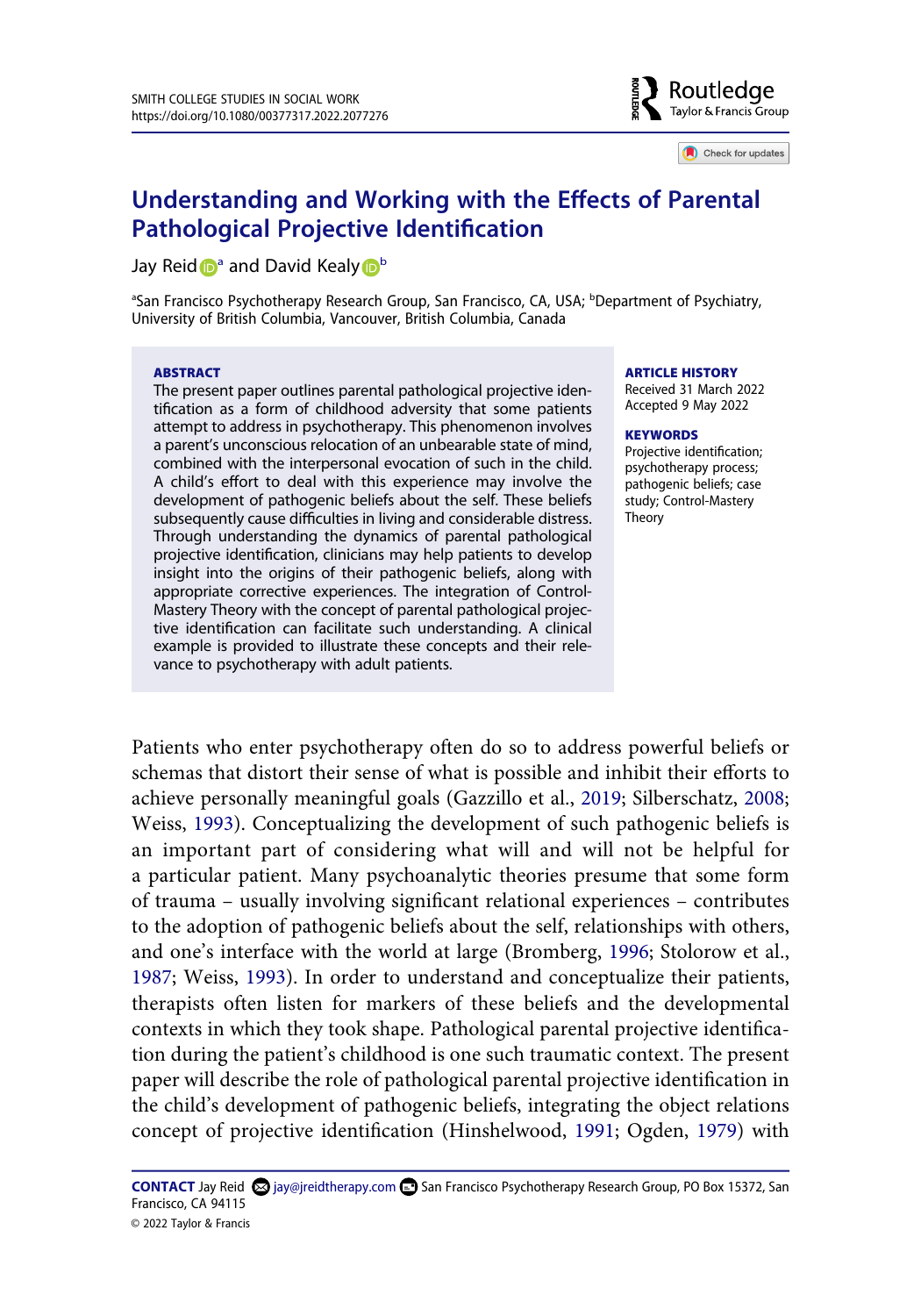2  $\left(\frac{1}{2}\right)$  J. REID AND D. KEALY

insights from Control-Mastery Theory (Silberschatz, [2005;](#page-18-5) Weiss, [1993](#page-18-1)). A clinical example will illustrate the phenomenon of pathological parental projective identification in the context of a patient's effort to disconfirm his pathogenic beliefs. The therapeutic process involved the therapist's communication––through attitude and technical intervention––that the patient's pathogenic beliefs were traumatic sequelae that were at odds with present reality.

## **Control-Mastery Theory: a way to conceptualize patients' traumas and pathogenic beliefs**

<span id="page-2-2"></span><span id="page-2-1"></span>Control-Mastery Theory (CMT) asserts that patients come to therapy with the motivation to disconfirm beliefs that constrict their personal development and diminish their capacity to live creatively (Gazzillo et al., [2019](#page-17-0); Nolet al., [2008](#page-18-6); Silberschatz, [2005](#page-18-5); Weiss, [1993](#page-18-1)). In other words, patients typically seek treatment to resume the pursuit of developmental goals that had to be sacrificed earlier in life, and which remain unfulfilled. Such goals are often relinquished due to "key traumas" that occurred in relationship to an important caregiver (Fimianiet al., [2020;](#page-17-2) Silberschatz, [2005](#page-18-5)). A key trauma refers to "any situation that overwhelms a person with anxiety or fear, or that leads a person to believe an important goal must be renounced in order to avoid the danger of hurting loved ones or the danger of being hurt by them" (Silberschatz, [2005,](#page-18-5) p. 4). If a caregiver does not and/or cannot demonstrate well-intentioned, nonpossessive, and responsive care to a child, then the child may experience the key trauma of doubting the security of the caregiver's attachment to him or her (Bowlby, [1979;](#page-17-3) Brandchaft, [2007](#page-17-4); Rappoport, [1996\)](#page-18-7). In these cases, the child must find a solution designed to restore or at least maximize the caregiver's goodwill toward that child. CMT suggests that children can show great flexibility in adapting their thoughts, feelings, and behaviors to do so (Weiss, [1990](#page-18-8)).

<span id="page-2-5"></span><span id="page-2-4"></span><span id="page-2-3"></span><span id="page-2-0"></span>These adaptations include the formation of pathogenic beliefs designed to elicit as much of the caregiver's willingness to care for the child as is possible (Rappoport, [1996\)](#page-18-7), to minimize the damage inflicted by an abusive caregiver (Weiss, [1990\)](#page-18-8), and/or to reduce the child's awareness of the caregiver's deficits in this regard (Silberschatz, [2005](#page-18-5)). For example, one patient named "Emily" came to therapy complaining that she did not know what to do with herself on nights and weekends. These times left Emily, a woman in her thirties who lived alone, feeling depressed and unable to organize her thoughts to pursue the relationships and activities she enjoyed. In contrast, she functioned exceedingly well at her job where she identified and solved problems with efficiency and aptitude in ways that benefited her coworkers. Emily experienced several key childhood traumas. First, she was dependent on a mother who was chronically anxious, self-absorbed, punitive, and concrete in her thinking.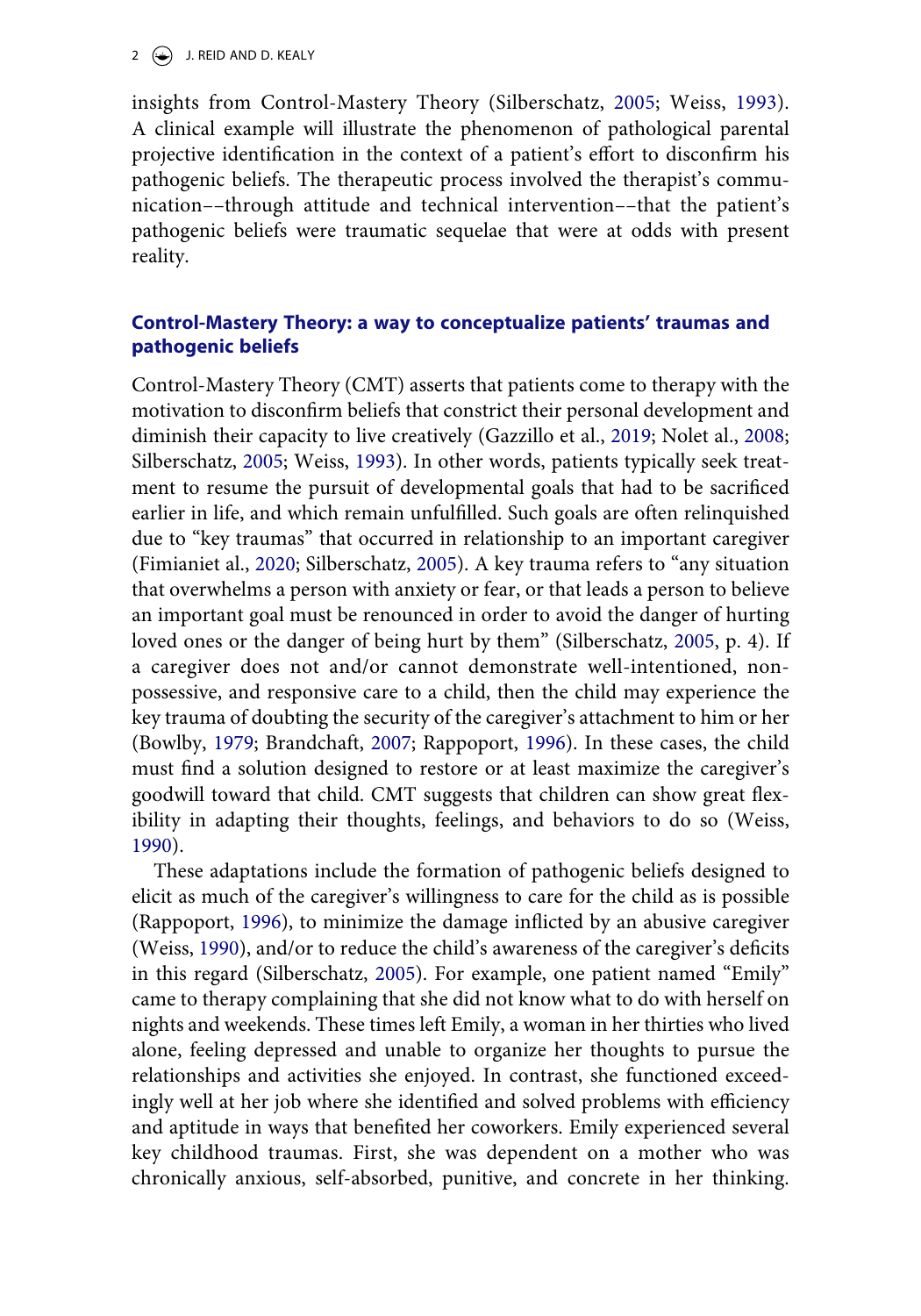Emily's mother would often approach her with problems for Emily to solve but was unable to show sustained interest or appreciation for Emily's independent interests, needs, and ways of being. Second, Emily's father did not involve himself in the emotional goings-on of the family. She described him as offering glib and subtly critical responses to her when she tried to tell him how she was feeling. For example, when she told him that she recently learned she met criteria for a depressive episode he told her that he could never personally understand how someone be so weak as to feel depressed but he hoped she felt better soon. As such, Emily could not count on her father to shoulder some of the intense emotional demands of her mother nor for him to intervene and absolve her of responsibility for her mother's emotional wellbeing. Third, Emily possessed a great capacity for emotional depth, introspection, and clarity. She experienced a deep sense of unrest when she was forced to behave in ways that were contrary to her inner feelings. Emily's emotional depth stood in contrast to her family's often dismissive attitude toward emotional experience. As a result of these key traumas, Emily developed the pathogenic belief that her feelings, needs and interests are not as important as others'. In so doing she had to renounce her developmental goal of appropriately individuating from her family and developing a healthy attitude of worth and esteem toward herself. Emily's difficulty knowing how to use her free time and of what she wanted for herself came to be understood as a way of complying with the pathogenic belief that her own needs and desires are inconsequential.

Emily's childhood pathogenic belief accomplished three functions in the context of her family. First, it allowed Emily to remain open to and motivated to solve her mother's problems, thereby facilitating the main available pathway of relatedness between mother and child. Second, it reduced the incidence of her mother's punitive bouts of anger when Emily did not comply with her mother's implicit expectation of being put first. In therapy, Emily recalled learning from a very early age that she dare not break her mother's rules. By prioritizing her mother's rules as more important than Emily's own interests, she spared herself the shame and worthlessness she felt when her mother grew hostile toward her. Last, it reduced Emily's awareness of how little she was receiving from her mother and father because she did not believe she deserved anything more from her (or anyone else). In this way, Emily's sense of undeservedness provided an explanation of her reality that minimized the pain and fear associated with recognizing her parent's lack of responsiveness.

Children who are forced to adopt such pathogenic beliefs in the face of key traumas often have to sacrifice important developmental goals such as feeling deserving of reciprocal care and attention in relationships and feeling free to pursue one's own unique potential in life (Fimiani et al., [2020;](#page-17-2) Silberschatz, [2005](#page-18-5); Weiss, [1993\)](#page-18-1). Pathogenic beliefs typically warn against the pursuit of particular developmental goals, especially those involving the expansion of one's sense of self and the enlargement of possibilities within one's world.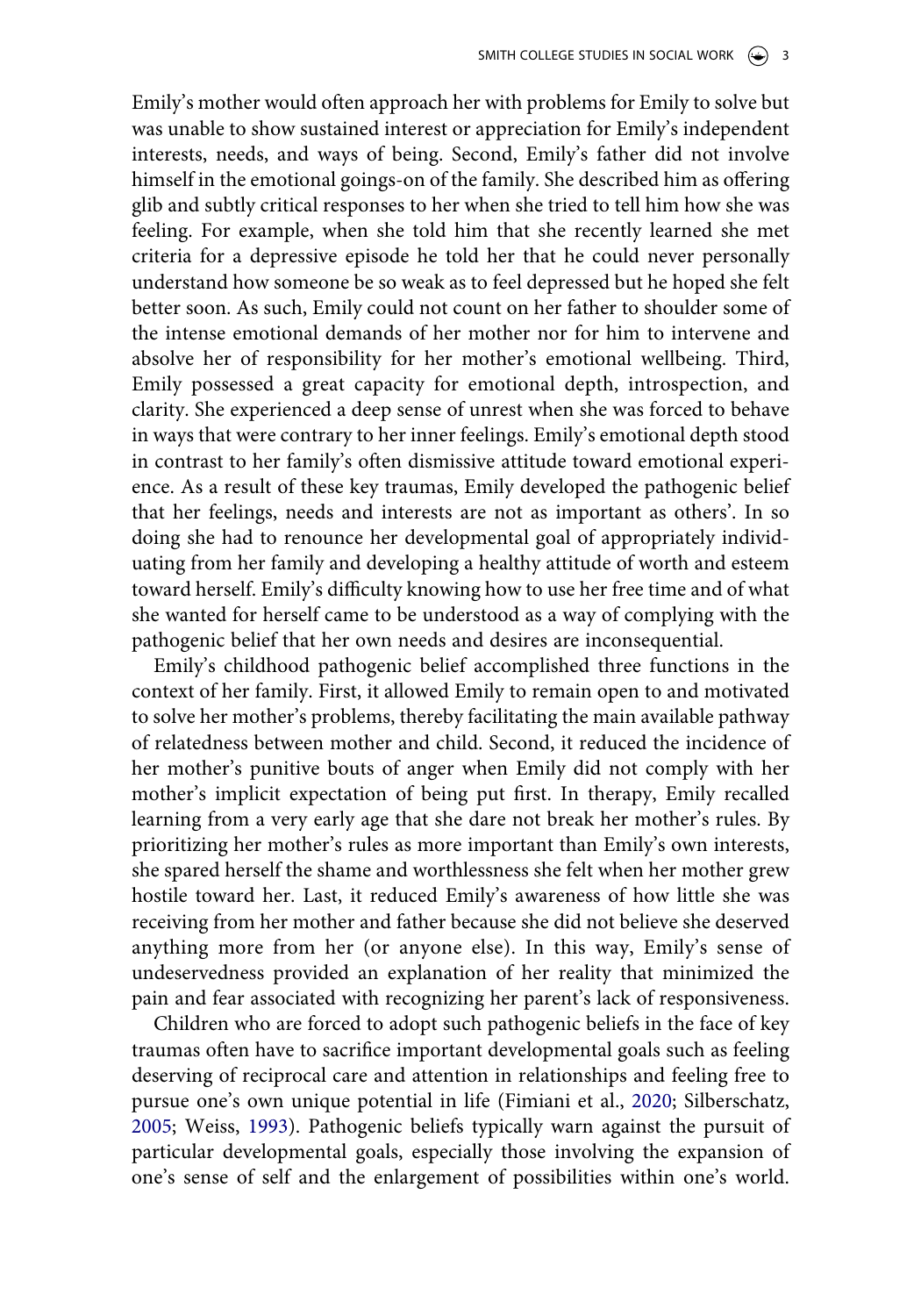<span id="page-4-0"></span>Indeed, pathogenic beliefs tend to constrict an individual's expectations, initiative, and sense of deservedness (Aafjes-van Doorn, McCollum, Silberschatz, & Snyder, [2021;](#page-17-5) Weiss, [1997](#page-18-9)). For the developing child, such beliefs are involved in compliance with a traumatizing caregiver's expectations and behaviors. Thus, pathogenic beliefs reflect the nexus of conflict between the individual's developmental strivings and the impediments against them imposed by traumatic developmental experiences. In adapting to inimical circumstances with parents––essentially to maintain relatedness with them––the child is faced with constricting her or his pursuit of developmental goals and guarding against experiences that might encourage their emergence. A primary danger for the child is the recognition of being unable to reliably secure a caregiver's empathically responsive care. However, once s/he adopts a pathogenic belief about himself or herself––as an adaptation to this scenario––a new threat emerges: the appearance of information that does not comply with this belief. For example, Emily had to deny and/or minimize evidence that her friends noticed and cared for her. Acknowledging such evidence of genuine caring for her would have undermined her adaptation of denying her own deservedness in the service of attending to all of her mother's emotional needs. Children saddled with such constricted ways of thinking about themselves––and what they deserve in life––often have difficulty fully realizing important developmental goals, such as the pursuit of meaningful work and mutually satisfying love relationships.

<span id="page-4-3"></span><span id="page-4-1"></span>According to CMT, individuals remain motivated to pursue their relinquished developmental goals, though only upon determining that it is safe to do so (Gazzillo et al., [2019;](#page-17-0) Rappoport, [1997](#page-18-10); Weiss, [1993\)](#page-18-1). By "safe" we mean that the person can conclude the key trauma(s) will not recur if he defies a pathogenic belief (Weiss, [2005](#page-18-11)). Thus, individuals who develop pathogenic beliefs typically experience conflict between following the developmental strivings that have been suppressed and heeding the pathogenic beliefs that perpetuate their suppression. This conflict is brought into therapy, where patients "hope" the therapist will co-create conditions of safety with the patient for overcoming pathogenic beliefs and pursuing developmental goals (Gazzillo et al., [2019;](#page-17-0) Weiss, [1998\)](#page-18-12). Indeed, patients are thought to have an unconscious "plan" for how they will use treatment to make new inferences and conclusions about their traumas and pathogenic beliefs, so that they may resume progress toward adaptive goals in their lives (Gazzillo et al., [2019](#page-17-0); Weiss, [1993\)](#page-18-1).

<span id="page-4-2"></span>Therapists are helpful if they provide conditions and respond in ways that are compatible with the patient's plan (Silberschatz, [2008](#page-18-0)). For example, Emily seemed to use three aspects of the treatment to reinforce conditions of safety that allowed her to bring in and test the validity of her pathogenic belief. First, she seemed to register and find her therapist's clinical attitude toward her to be helpful. She used his interest in her thoughts and feelings, his lack of need for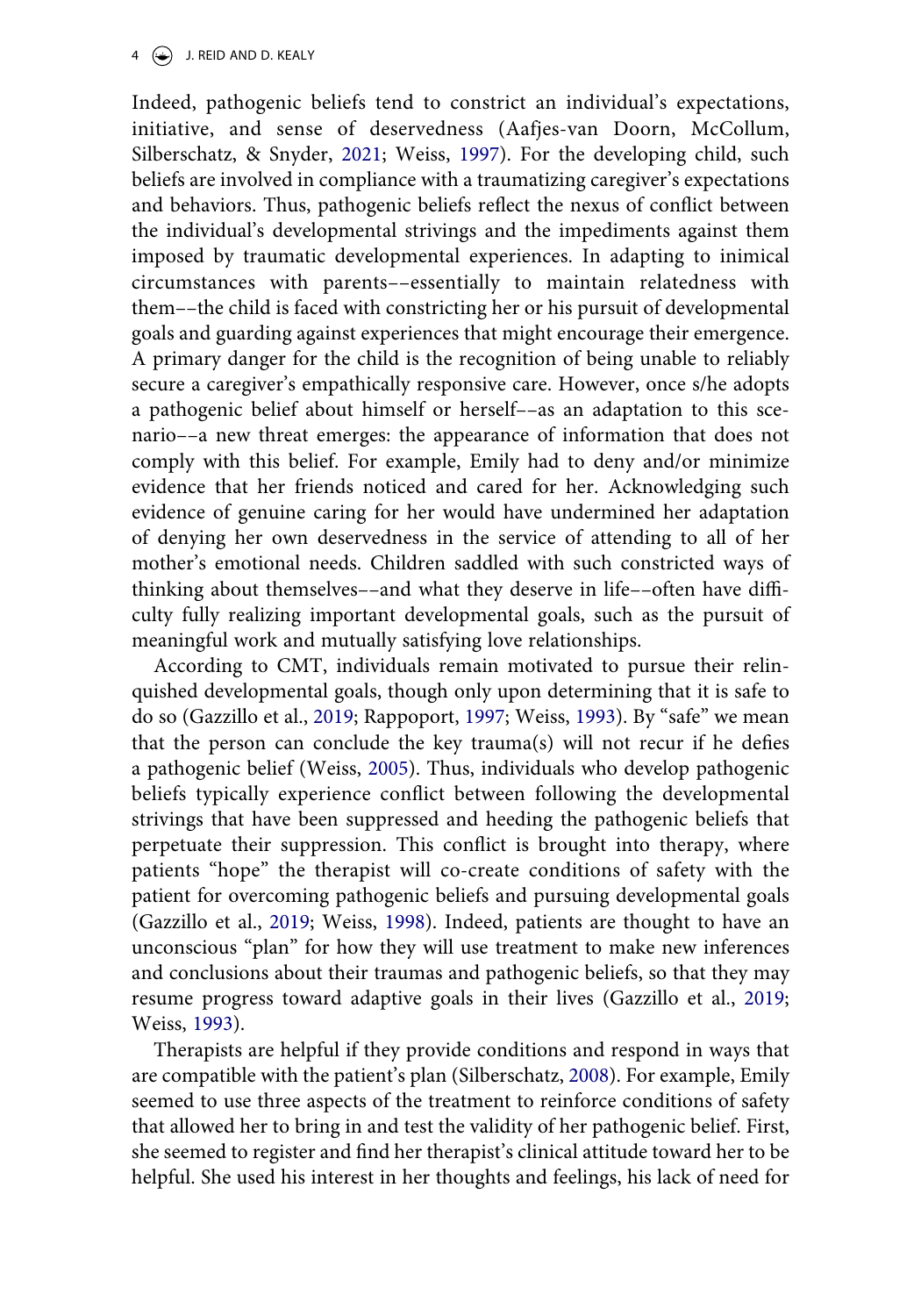her to take care of him, and his attitude that she was a deserving person to talk in a more candid and experience-near manner. To illustrate the last point, at the start of her treatment she would talk about her experience with the pronoun "you" rather than "I" (e.g. "You often feel scared like you don't know if what you're saying is going to be understood by someone else"). Her therapist would playfully ask her after such statements: "You are saying 'you' but you mean 'I,' right?." After six months, she organically spoke in the first person and used the "I" pronoun regularly in describing her experience. This may have been a test of her pathogenic belief that her needs are less important than others' needs in the following way: by omitting herself in her own narrative via transposing "you" for "I" she may have been complying with the belief that she does not deserve to present herself in front of someone else and tell that person information that is intended to benefit herself rather than the other. The therapist's gentle confrontations on her use of the more dislocated "you" pronoun offered contradictory information that he wanted to understand *her* experience and did not want her to obfuscate herself in the therapeutic relationship. She seemed to have profitably used this information in her shift to using "I" when she described her experience.

The second aspect of the treatment that seemed to reinforce Emily's sense of safety was the therapist's use of interpretations that linked Emily's current states of inner desertion with the implicit neglect and emotional deprivation she endured in relationship to her parents. These interpretations defied the dimension of her pathogenic belief that her problems were her fault and she should not "burden" others with them. When Emily would lament that she was unable to do anything interesting or engaging over the course of her weekend with an air of self-castigation, her therapist would try to get a moment-to-moment understanding of her inner experience during such episodes. She would describe a fugue-like state where she could not engage her executive functions ("I'm not thinking when this happens"), would feel somewhat numb, and could only engage in repetitives "mindless" computer games or internet video-watching. After Emily and her therapist gained a shared and articulated understanding of her experience through such episodes, he would offer interpretations that linked her current inability to pay caring attention to herself with the way she went unattended in her relationship to her parents. Over the course of three years of treatment, Emily made incremental use of such interpretations to blame herself less for such problematic experience and feel more entitled to others' interest and support in helping her address ways she was suffering in her life.

The third aspect of treatment Emily used to disconfirm her pathogenic belief was the therapist's steadfast and emphatic stance of advocacy toward her. When Emily would volunteer ambitions or goals she might have for herself she would often follow this by reciting a list of reasons why pursuit would end in abject failure. Her therapist would interpret how this sequence of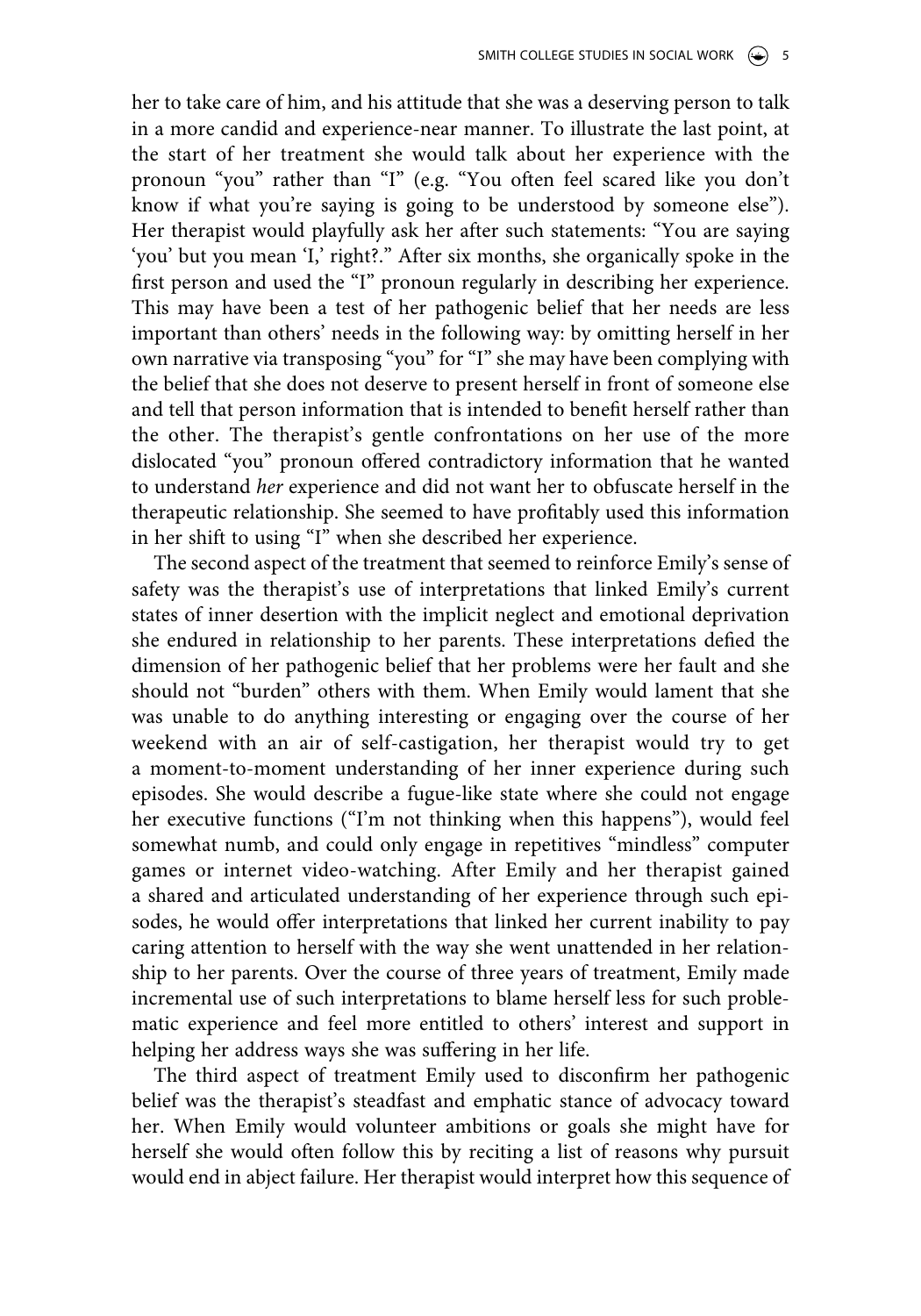#### $6 \quad (*)$  J. REID AND D. KEALY

hope followed by hopelessness functioned to keep her prospects dimmed as she needed to as a child. What seemed more therapeutically effective, however, was the therapist's statements that supported – even championed – her stated ambitions. On several occasions, Emily would revisit her originally stated ambition and reconsider pursuing it. These kinds of interactions countered Emily's pathogenic belief that her needs and/or goals did not deserve priority. We infer that Emily's resumed pursuit of her goals in light of her therapist's advocacy toward her reflected a heightened sense of safety she felt in challenging the pathogenic belief that had been interfering with full-fledged pursuit of what she wanted in her life.

Taken together, this new information obtained through her experience of the therapist's behavior and attitude toward her helped her gradually feel safe enough to pay more attention to herself in and out of session. Critically, in opening herself to information that contradicted her pathogenic belief, she experienced a safer outcome – sustained support, respect and interest – than the trauma of her mother's insistent demands and neglect of her desires and needs. This allowed her to feel more confident in acting against her pathogenic belief in accepting the attention of others and engaging in a richer way of living, in which her own needs and interests were at the center. She began to engage in artistic activities she enjoyed at night and to schedule more time with friends on weekends.

## **Adapting to the key trauma of parental pathological projective identification**

A parent's reliance upon pathological projective identification can serve as a key trauma that renders a child vulnerable to develop particularly pernicious pathogenic beliefs. Because children are highly motivated to adapt to their reality (Weiss, [1990\)](#page-18-8), they are prone to accepting parental projections and believing them to be true. Moreover, in the service of maintaining ties to parental figures, pathogenic beliefs can increase the child's identification with a parent's pathological projections. Although such identifications––and associated pathogenic beliefs––may not feel "real" in the sense of being of one's own creative growth and development, they may be clung to as a way of preserving the parent-child bond. The possibility of relinquishing such beliefs may be wished for, yet feared as resulting in the dissolution of the relationship to the parent. We contend that pathogenic beliefs adopted to comply with a parent's pathological projective identification create a way of relating to oneself that feels artificial and malignant but also staves off the trauma of knowing oneself in a way that would have left one feeling unknowable to the one person they wanted to be known by – their parent. As such, we regard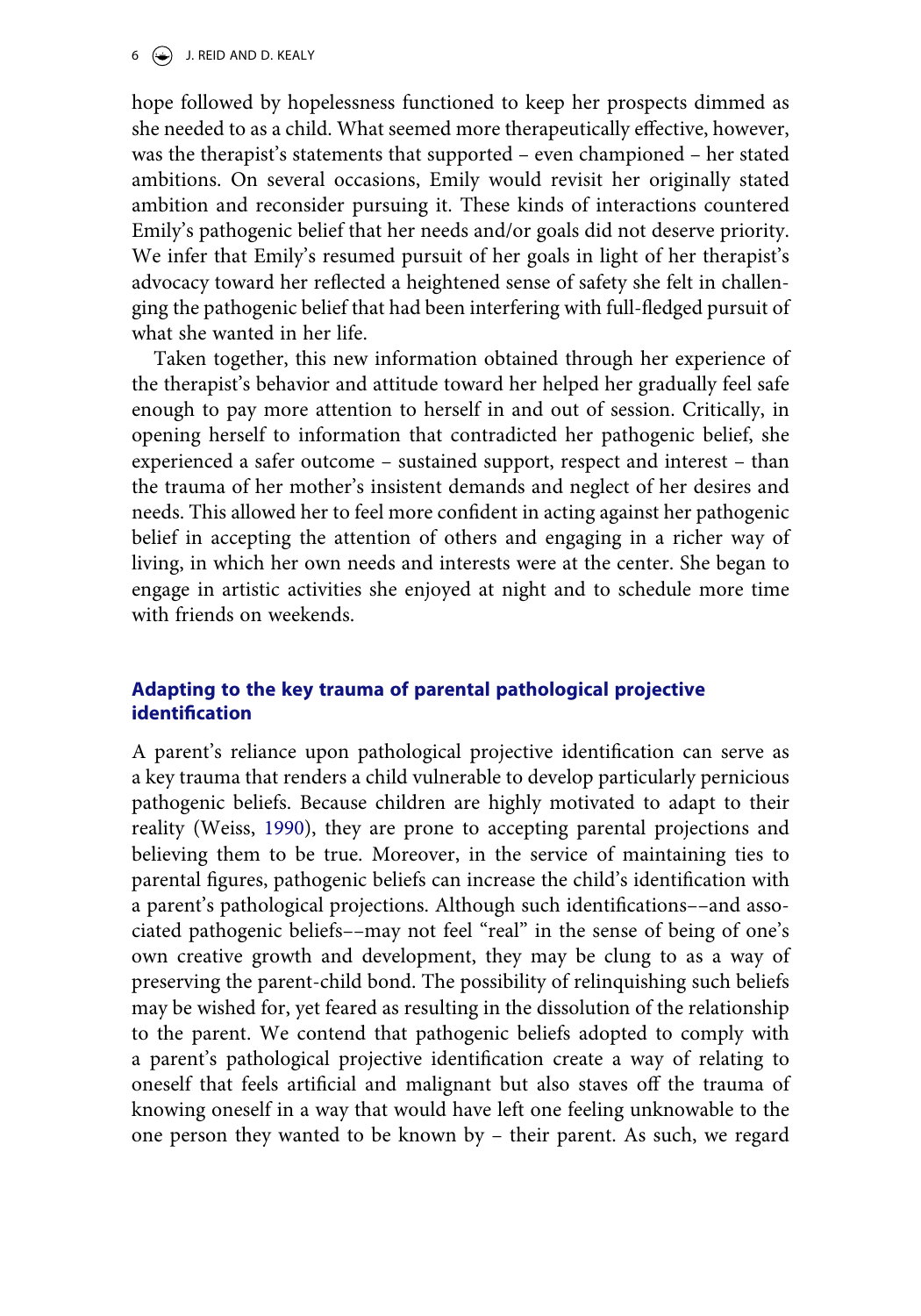parental pathological projective identification as a key trauma that a child may adapt to by believing – often unconsciously – painful and constricting conclusions about themselves.

### *The concept of pathological projective identification*

<span id="page-7-4"></span><span id="page-7-2"></span>Projective identification refers to the process whereby one individual employs projection of emotional experience while evoking, through interpersonal behavior, an analogue emotional experience in another individual. Projective identification was originally introduced by Melanie Klein and elaborated by psychoanalysts working in the Kleinian tradition (Heimann, [1950](#page-18-13); Hinshelwood, [1991](#page-18-3); Klein, [1946](#page-18-14)). It is thought to be a common – and often benign – occurrence when relational communication needs to happen without language. For example, imagine a dog who makes eye contact with his owners, then turns around and deliberately walks away while keep his eyes locked on the owner as if the owner is about to give chase. The owner finds himself in a sudden playful state and gives chase. Ogden cites ways that an infant with a "good-enough" parent might perceive his distressful states in the parent instead of himself and act accordingly [\(1979\)](#page-18-4). This process allows the receptive and care-minded parent to respond in a way that shows s/he is not damaged by the infant's distress and remains motivated to care for the child. In this way, the infant may learn that his distressful states are not destructive and can still be responded to. Thus, projective identification is a useful and needed mode of relating in relationships that are marked by a disparity in power – such as parent and child – when the more powerful party's care for the other allows for him or her to be used as needed by the less powerful party. This has been referred to as a process of containment, whereby one person functions as a "container" for the "contained" (i.e., that which is projectively identified), in order to render intolerable affects more digestible and amenable to reflection (Bion, [1962](#page-17-6); Ogden, [2004](#page-18-15)). The process can also be useful in relationships of more equal footing – objectively speaking – between patient and therapist. In this context, a patient may use projective identification to "relocate" feelings that have been historically intolerable by evoking them in the therapist (Seligman, [2018](#page-18-16)). Then the help-minded therapist can experientially understand the patient's experience and respond in ways that allow the patient to know his experience is survivable and comprehensible (Chescheir, [1995](#page-17-7); Kealy, [2013;](#page-18-17) Ogden, [2004\)](#page-18-15).

<span id="page-7-6"></span><span id="page-7-5"></span><span id="page-7-3"></span><span id="page-7-1"></span><span id="page-7-0"></span>Projective identification has not featured prominently in the CMT literature. However, the concept bears some similarity to a particular type of testing activity described by CMT as "turning passive-into-active." In this kind of testing, aimed at disconfirming pathogenic beliefs associated with traumatic experience, a patient "does to the analyst those traumatizing things a parent had previously done to him" (Weiss & Sampson, [1986](#page-18-18),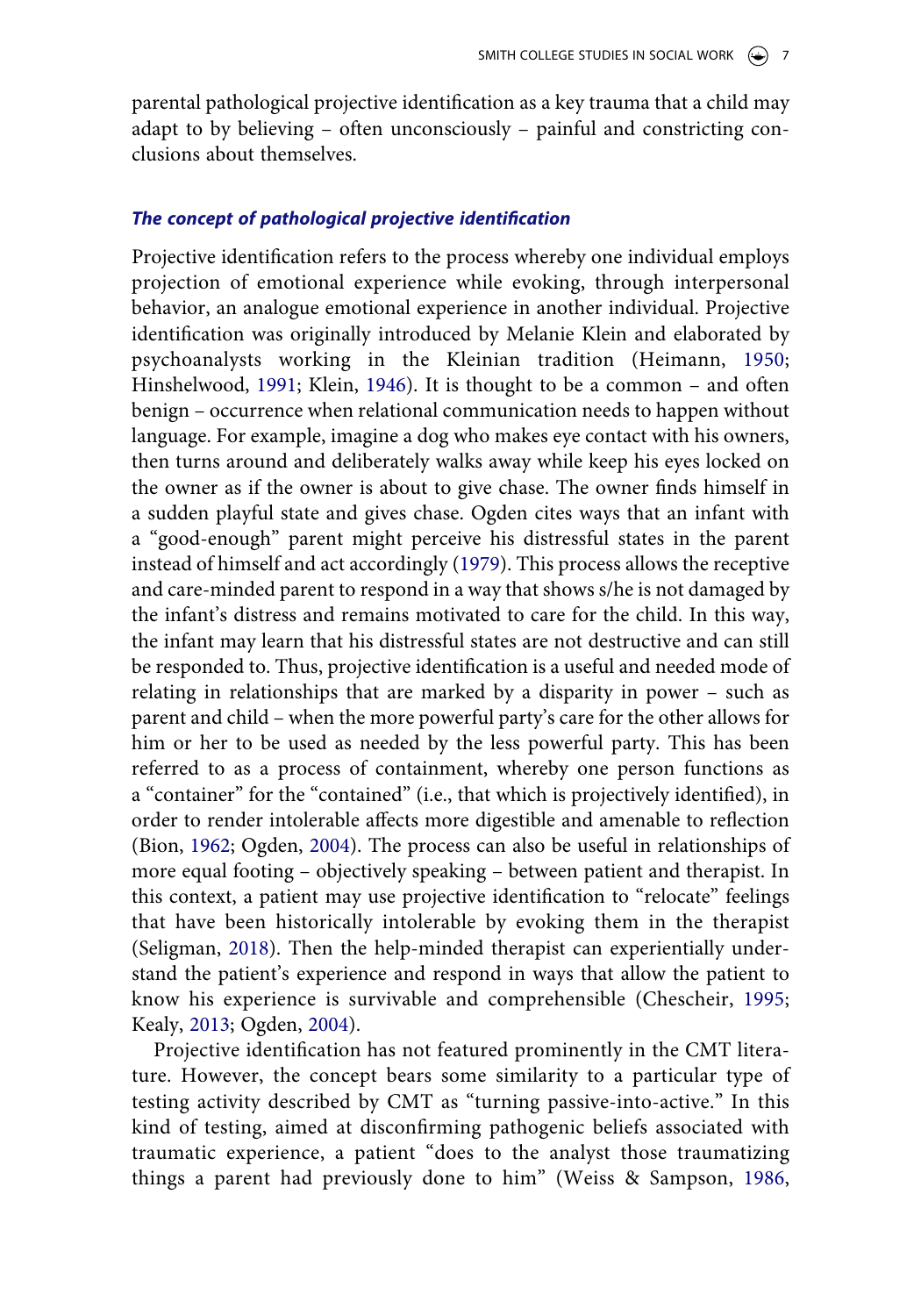#### $\circledast$  J. REID AND D. KEALY

p. 107). An optimal therapeutic response would provide the patient with an experience of "containment" (projective identification) and/or "mastery" (turning passive-into-active) of that which the patient had been struggling with and enacting in relation to the therapist. However, projective identification is not always benignly employed for the purpose of mastery. Some individuals may use projective identification to deal with difficult affects in a more destructive manner, to the detriment of those around them. Indeed, many patients may experience themselves on the receiving end of pathological projective identification (e.g., from a parent), and may benefit from the therapist highlighting and explaining such phenomena. In this way, the concept of projective identification––particularly its maladaptive expression––may be useful for therapists practicing from a CMT perspective. Understanding the effects of pathological projective identification in patients' development can alert therapists to this potential source of pathogenic beliefs. Moreover, therapists can explain how pathological projective identification works to facilitate the patient's insight that the mistreatment they received from a parent was not their fault. Therapists can also consider ways in which the patient might test and attempt to overcome pathogenic beliefs stemming from a parent's use of pathological projective identification. The patient may not necessarily reenact this in therapy. While some patients may turn passive-into-active to help the therapist understand their plight, others may work to dispel their deep confusion about what is true about themselves versus a sense of self adopted in compliance to the trauma.

Projective identification can become pathological when the more powerful individual––not necessarily the psychologically healthier party––employs it upon the less powerful and more dependent participant. Consider a psychologically compromised parent who has his or her own intolerable affective states that s/he must find in his or her child and then influence that child to identify with such feelings. Projective identification brings a compelling mandate to comply with what the initiating party is finding––and evoking through behavior––in the other. Factor in the parent's authority and the child's need to maintain the relational tie to that parent and the child may have no option but to identify with the parent's unwanted feelings. The valence and intensity of the projected feelings can also elevate the pathological nature of this process. If the more powerful party has coped with their own traumatic experience by dissociating from the often associated feelings of worthlessness, abandonment, and undeservedness, then such contents may be projected onto the less powerful party. In these cases, a child could be induced to think about himself or herself as worthless, abandoned, and/or undeserving in order to give the parent what s/he psychologically needs in that moment (i.e., to see this experience in the child instead of himself or herself).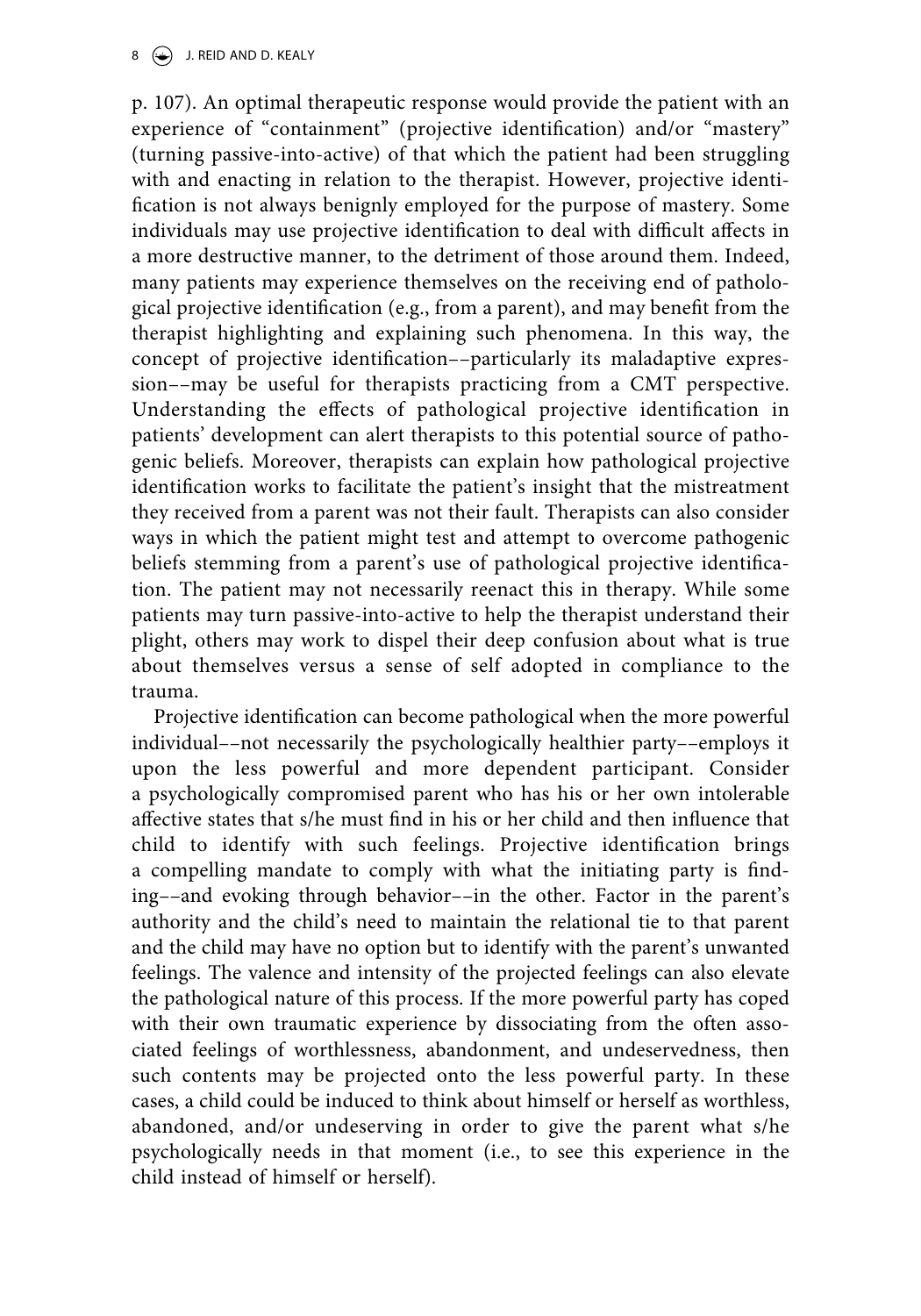<span id="page-9-0"></span>Being the chronic recipient of a parent's pathological projective identifications can undermine the child's sense of connection to and self-worth in relationship to the parent. The child's self-worth suffers by going unresponded to for who s/he really is, treated as though his or her needs do not matter to the parent and sent the message that the relationship is contingent upon the child experiencing himself or herself as the parent dictates. Moreover, the parent is implicitly unavailable to be used for the *child's* attempts to communicate via projective identification. Bion [\(1959\)](#page-17-8) describes an infant-mother scenario where the feeling behind the infant's cries can't find a psychological home in the mother who is either too destabilized by the infant's feeling or denies it. As a result, the child is left profoundly alone with a feeling that is overwhelming, with no one to contain it with him.

#### *Features of parental pathological projective identification*

#### *The parent MUST be right*

A parent who employs pathological projective identification in relation to his or her child has to be right about his or her perceptions of the child (Ogden, [1979](#page-18-4)). There is a lot at stake for both parties when a parent dislocates an internal state into his or her child. The parent may fear psychological extinction if s/he had to consciously claim this aspect of self, with the intensity of shame, terror, or despair feeling too great to bear. The parent may be convinced at a deep level that s/he would have nobody to safely express these feelings to so that s/he could feel more regulated and able to be soothed. Instead, the feelings must be ejected and found––communicated with absolute certainty––in the child. There is no set of verbal counterarguments that can convince the parent otherwise in such moments. As Ogden succinctly puts it, the parent's logic goes something like: "I can only see in you what I put there, and so if I don't see that in you, I see nothing" [\(1979](#page-18-4), p. 360). In order to occupy a shared reality with a parent under these circumstances the child must go along. Refusal to comply would threaten to obliterate the only form of connection that is available––something the child must avoid at all costs.

#### *Negation of the child's subjectivity*

The child may feel abjectly negated as a subjective self in the course of a parent coercing him or her to identify as something intolerable to that parent. Part of the demand that the child think about himself or herself the way the parent insists is that anything the child independently feels, thinks, or cares about is wholly disregarded by the parent. All that can matter is the parent's psychology and what s/he needs to stay intact in these moments. The parent does not have the capacity to notice her own feelings and remain responsive to the child's subjectivity. This can lead to a chronic sense for the child that relationships require a great deal but offer little in return. The child may also be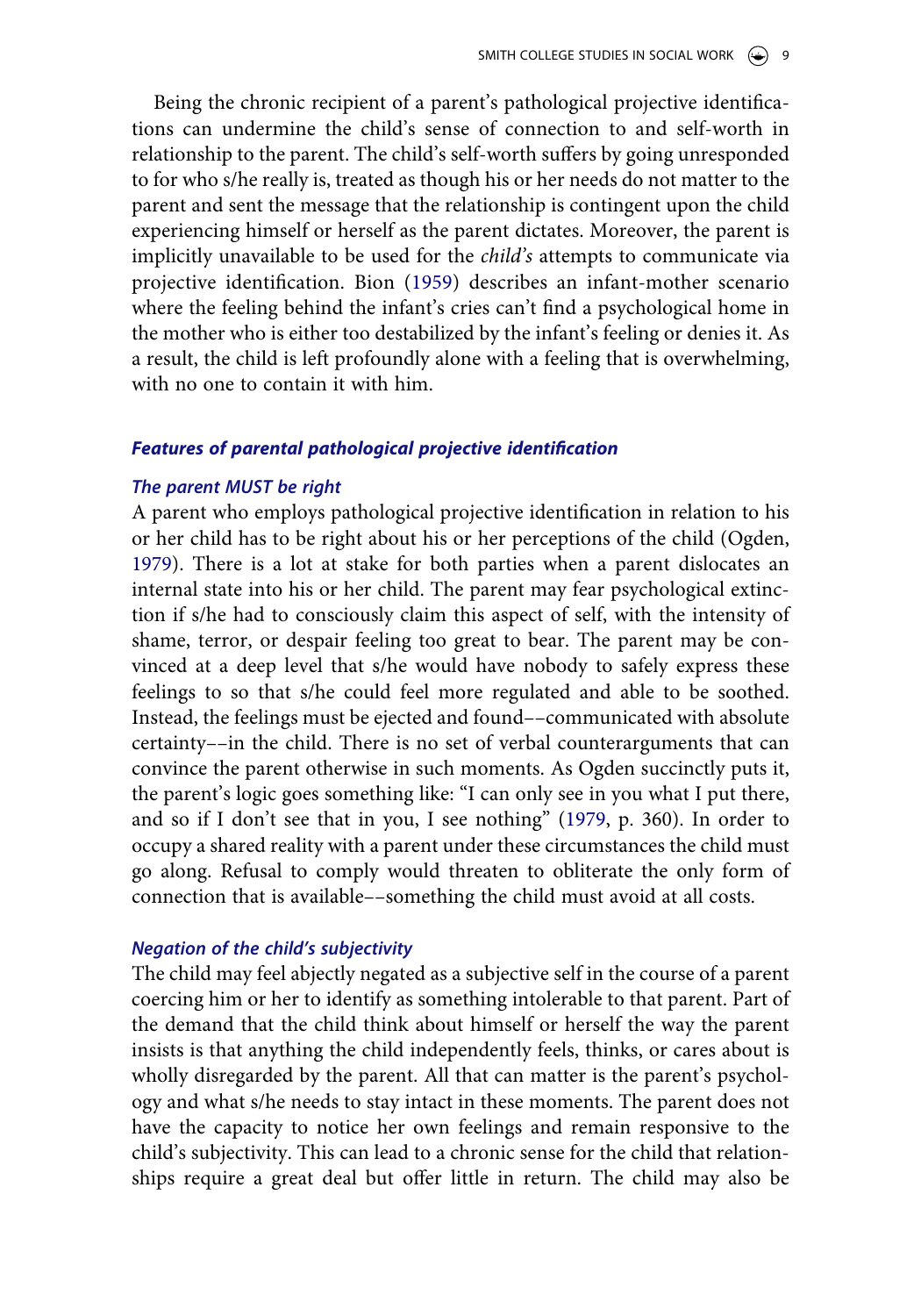10  $\left(\rightarrow\right)$  J. REID AND D. KEALY

compromised in his or her ability to recognize and relate to his or her self. In the child's compliance with the parent's pathological projective identification, his or her subjective self becomes a liability. In order to adapt successfully – i.e. identify with what the parent cannot – the child must find a way to inhibit his or her own agency and subjectivity. S/he may have to practice this so thoroughly that it becomes difficult to know what they really desire, believe, and find personally meaningful.

#### *Feeling harassed from within*

The child's experience of the relationship with a parent who uses pathological projective identification may involve feelings of being invaded, in that the parent's projections are unbidden yet the child has little choice but to absorb and abide by their content. Thus, the child is prevented from establishing and asserting boundaries regarding what will and will not be taken in. Rather, the mandate to comply with the parent's projective perceptions requires the child to feel defined from the outside––often in noxious terms––rather than from within. In this way, the child is in a position of repeatedly granting entrance to something that is alien to the self: the parent's projective content. Such content becomes internalized, manifesting as thoughts, feelings, and beliefs about the self. Children may then have the experience of being harassed, intruded upon, and captured by very distressing thoughts about who they are––a kind of internal harassment.

#### *Impact on the child's identity*

Despite inordinate pressure to identify with the parent's projected, unmetabolized state of mind, the child may retain some sense of this identification being unreal, or not of his/her own making. Thus, feelings of inauthenticity may set in as an additional outcome of parental pathological projective identification, reflecting the coercion to adopt feelings or thoughts that are not truly his or hers. As a result, the child's actual qualities go ignored as s/he is responded to as if s/he is someone s/he is – in truth of fact – not. Winnicott's concept of the 'false self<sup>-1</sup> reflects this process, whereby the child suppresses the actual core of the self for protective purposes, building up in its place a compliant "version" of the self to deal with the impingements of the parent. In extreme cases where the child has few other relationships with a trustworthy adult or peers, this may be the only identity available to the child. Just as a bad relationship is preferable to no relationship with a needed other, an inauthentic identity is far better than no identity (Fairbairn, [1952\)](#page-17-9).

<span id="page-10-2"></span><span id="page-10-1"></span><span id="page-10-0"></span><sup>&</sup>lt;sup>1</sup>By "false" we do not mean artificial but rather a reflection of the child's self fragmenting in order to meet the two contradicting needs of complying with the parent's projections and protecting his or her true seat of subjectivity. Winnicott makes plain that the "false self is no doubt an aspect of the true self" ([1956](#page-18-19), p. 387).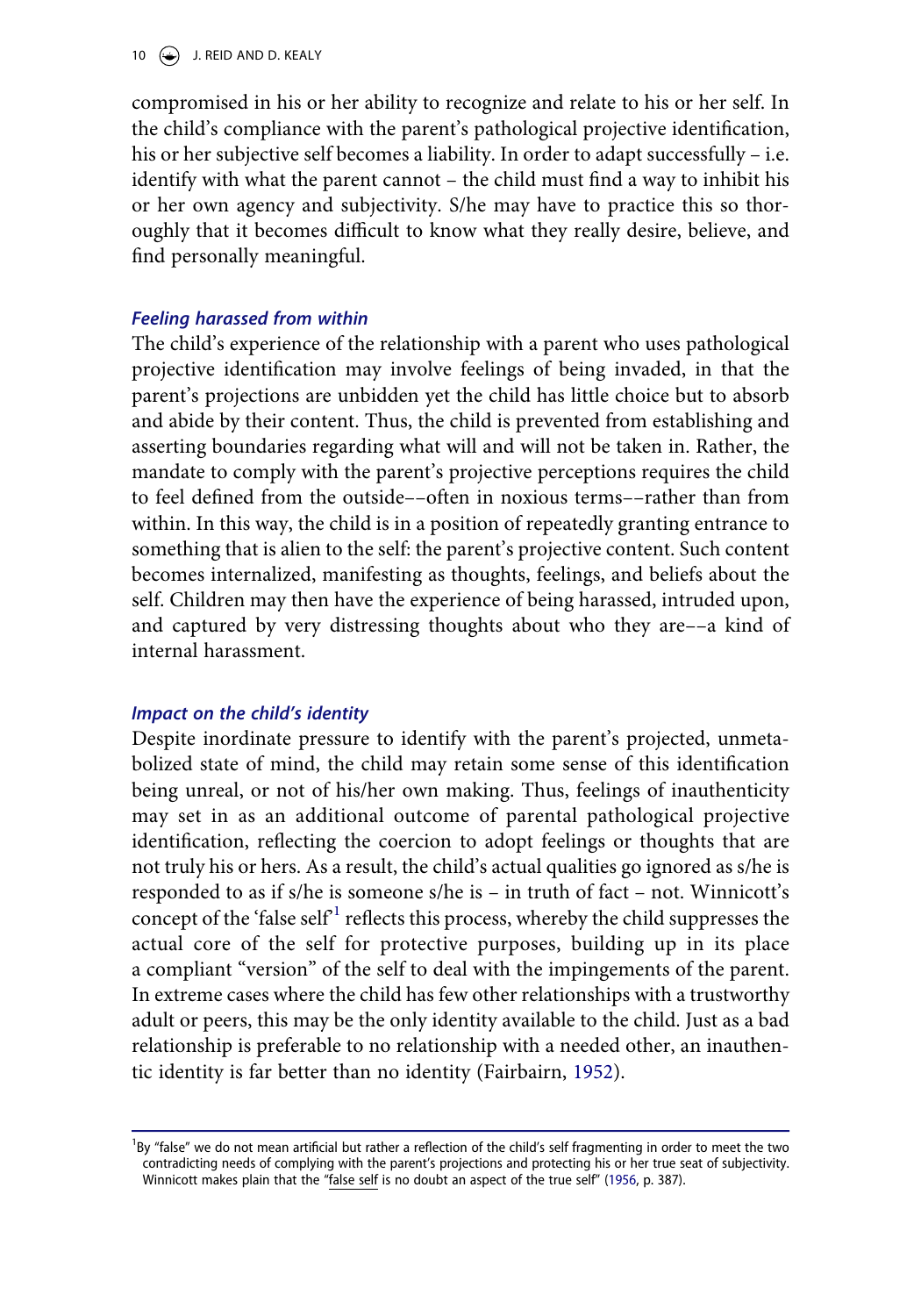#### *Resulting dysphoria in the child*

The entirety of parental pathological projective identification makes for a grim life for the child. S/he is faced with the Catch-22 choice of accommodating foreign noxious states and claiming them as his/her own or rejecting this alien intrusion and feeling unknown to the parent and bereft of a parent who is capable of knowing him/her. The child may experience a range of dysphoric reactions to this predicament and may feel depleted, listless, numb, ineffectual, and/or aimless. Such feelings could be the product of becoming "someone" to the parent through the process of the parent's pathological projective identification, briefly relieving the terror of having and being no one––though with the cost of a despairing and joyless experience of his/her internal life. Conversely, if the child seeks to hold onto his own experience in the face of his parent's attempt to induce feelings in the child that the parent cannot bear then s/he could feel a panicked sense of estrangement, fear an annihilating retaliation, and/or grow enraged at the way s/he is being deprived. To the child, the predicament of these overwhelming affects involves having no one to help make sense of and regulate these feelings. The very moment when the child needs an ally to help contain overwhelming affect may be fraught with danger as a consequence of the parent's psychological unavailability (i.e., the parent's reliance on projective identification precluding empathic responsiveness). Masterson and Rinsley [\(1975](#page-18-20)) have termed this set of dysphoric reactions the "abandonment depression" marked by feelings of panic, rage, guilt, helplessness, depression, and emptiness.

<span id="page-11-0"></span>Through repeated cycles of being induced into his/her parent's pathological projective identification, the child's dysphoria may take hold as chronic affective disturbances that continue through adulthood. The strategies used to cope with this dysphoria may offer immediate relief but make for a constricted quality of life. One such strategy involves the maintenance of beliefs about the self that preserve the fragile sense of relatedness organized around the parent's projective identification. Associated strategies may include impulsive self-regulatory behaviors aimed at transient relief, though often with self-damaging consequences (e.g., substance misuse). The ongoing dysphoric affect and associated constriction of living can lead to the seeking of treatment. If therapists can be aware of these effects and their origins they may facilitate opportunities for patients to heal and free themselves from such constraints. The following case example attempts to illustrate this possibility.

#### *A case example*

*Terry\* was a man in his late-20s who sought therapy complaining of low selfesteem and anticipating rejection from women he showed interest in. Accompanying these concerns were intrusive and distressing thoughts that he was a sexual deviant (although his reported sexual fantasies were well within the*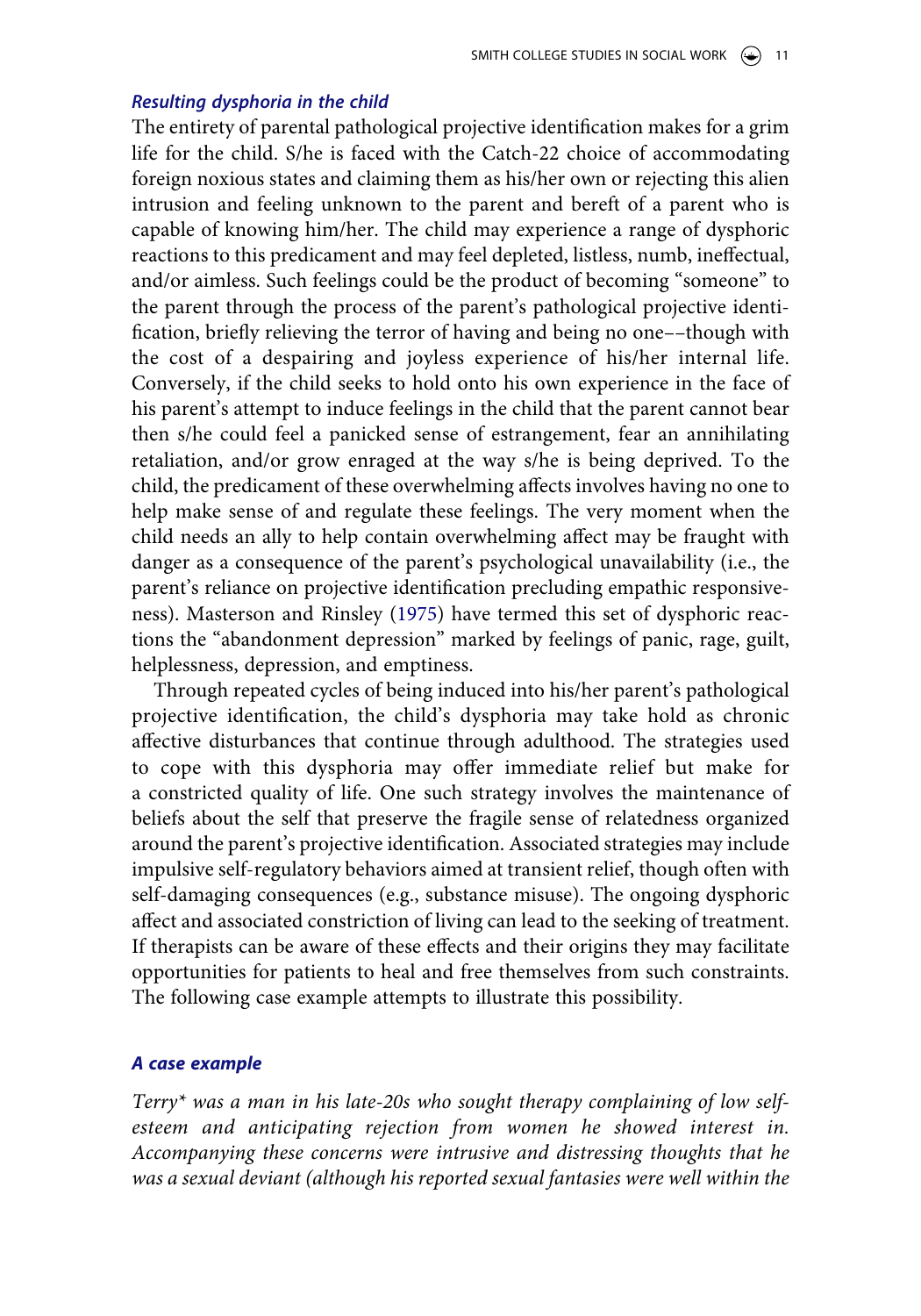*normative range), and a dysmorphic body image that left him fearing that others would view him the way he viewed himself – to be disgustingly out of shape and repulsive.*

*From the start of treatment, his therapist (JR) overtly communicated to Terry how at odds his self-perceptions were from his likely reception in the world. Terry came across as a very intelligent, highly articulate, introspective, funny, goodnatured, and handsome man. In gathering information about Terry's childhood and adolescence, his therapist learned about Terry's parents, including their relationship with Terry, one another, and their own families-of-origin. Terry's mother came from a very well-heeled family. She idealized her tycoon father who was professionally successful but seldom present and lacking in warmth and empathy. Most of her interactions with him were characterized by his use of her to ally with him in various quarrels with other family members. In short, this history painted the picture of a woman who complied with her father's designation of her as his "special little girl" and could not access her own anger at him for being so unavailable and dismissive of her needs. Indeed, her feelings of frustration over desperately needing yet not receiving real contact seemed to have been disavowed––perhaps to preserve her idealization of her father––and later evoked in others, such as her husband (the patient's father) and her son Terry.*

*Terry saw his father as his only ally in the family. His therapist understood his father to be far less malignant toward Terry than his mother, yet also unable or unwilling to intervene protectively on Terry's behalf. His father worked in law*  enforcement and would be expressive with Terry when it was just the two of *them but would defer to his mother whenever they were all together. Terry could not recall ever appealing to his father for help with his mother's abusive behavior and this was understood to reflect Terry's anticipation that his father would minimize the offense and tell Terry not to misbehave. His parents divorced when he was ten years old.*

*After his father left, Terry recalled an adolescence of struggling to cope with the awful fact that it was a matter of "when" not "if" his mother would decide he had done something "selfish" and then scream at him for being uncaring and irresponsible. In therapy we worked to reconstruct what had triggered his mother's attacks at him. Rather than Terry being a "selfish kid" as he was coerced to conclude growing up, his therapist inferred that his mother was*  relocating her own intolerable feelings of worthlessness and finding them in *Terry. Recognizing how badly she felt about herself throughout her life may have seemed unbearable, thus prompting her use of pathological projective identification to relocate this state into Terry and influence him to identify with her feelings.*

*Terry would describe how a seemingly trivial oversight in his completion of a nightly chore would often evoke her attack. She might perceive him to have hastily loaded the dishwasher after dinner and then scream at him for only*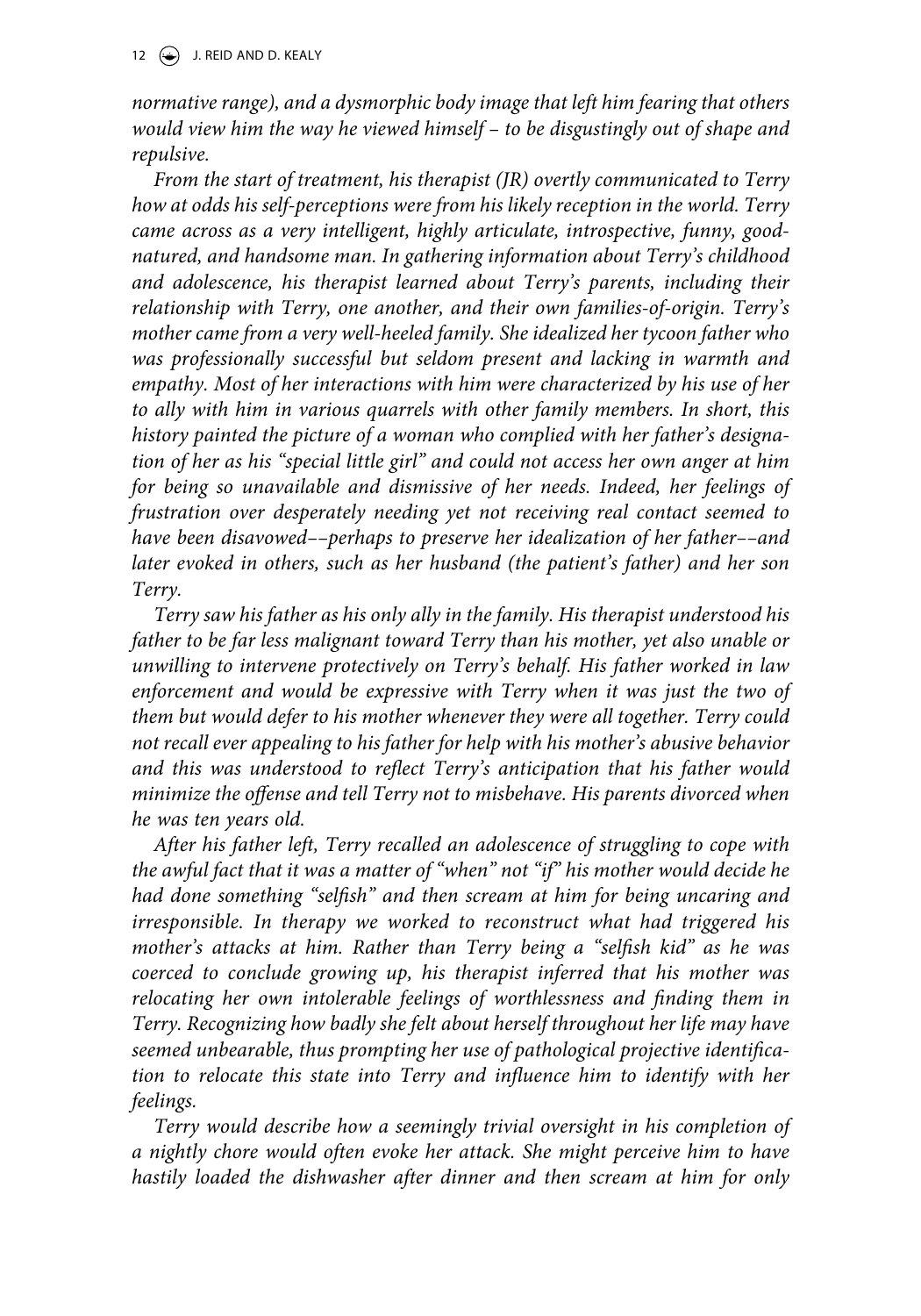*caring about himself and being completely ungrateful for how hard she works to care for him and his sisters. Importantly, Terry's mother did not seem to consciously contemplate whether Terry was "being selfish" – rather, she "knew" he was selfish. His mother seemed completely certain in her accusations and condemnations of his character. She was absolutely "right" and conveyed a sense of conviction that defied challenge from anyone – including Terry. He had no choice but to comply with her projection of him and experience himself as selfish and inconsiderate. Doing so allowed him to continue being with his mother in an important way. He would typically walk away from her tirades in tears and go up to his room with panic-stricken wishes that he could just die.*

#### *Pathological projective identification in Terry's relationship to his mother*

Terry's experience in these nightly attacks illustrates his mother's use of pathological projective identification. She perceived Terry, with absolute certainty, to have committed transgressions that warranted her unhinged hostility toward him. Terry knew in these moments that all he could do was endure her rage. He knew there was nothing he could say or do to change her mind about him. He had to implicitly agree that he was as bad as she was claiming. Terry and his therapist grew to understand that he feared his mother's heightened retaliation––and her potential collapse––if he did not comply.

Terry developed an understanding of himself that allowed him to accommodate his mother's ongoing use of him as a container for her pathological projective content. He became practiced in dismissing his needs, desires, and perceptions in relationship to others and within himself. This dismissal of himself adaptively allowed him to more readily comply with his mother's pathology. Over time, however, he experienced an emptiness within. This vacuum was often filled with self-condemnatory ways of thinking about himself (e.g. the body dysmorphia and/or worry that he was a sexual deviant). Terry would describe being intruded upon by such distressing thoughts often when he was enjoying a good outcome in his life. The emptiness within, followed by the barrage of unbidden perceptions of himself as grotesque, mimicked his mother's implicit abandonment of him in the course of filling him up with her own noxious self-states.

Terry found it difficult to experience himself the way most people found him to be. Instead, he would think of himself as someone undeserving and defective as described above. More accurate – and thereby positive – appraisals of who he was in the world could feel intangible or unreal to him. While this shifted over time in therapy, this dynamic reflected Terry's fusion with the malignant projective identity induced through early interactions with his mother, lest he have no identity at all.

Terry endured bouts of dysphoria corresponding to how he suffered in reaction to his mother's pathological projective identification; he experienced tears and panic at each of her nightly tirades. Terry reported feelings of low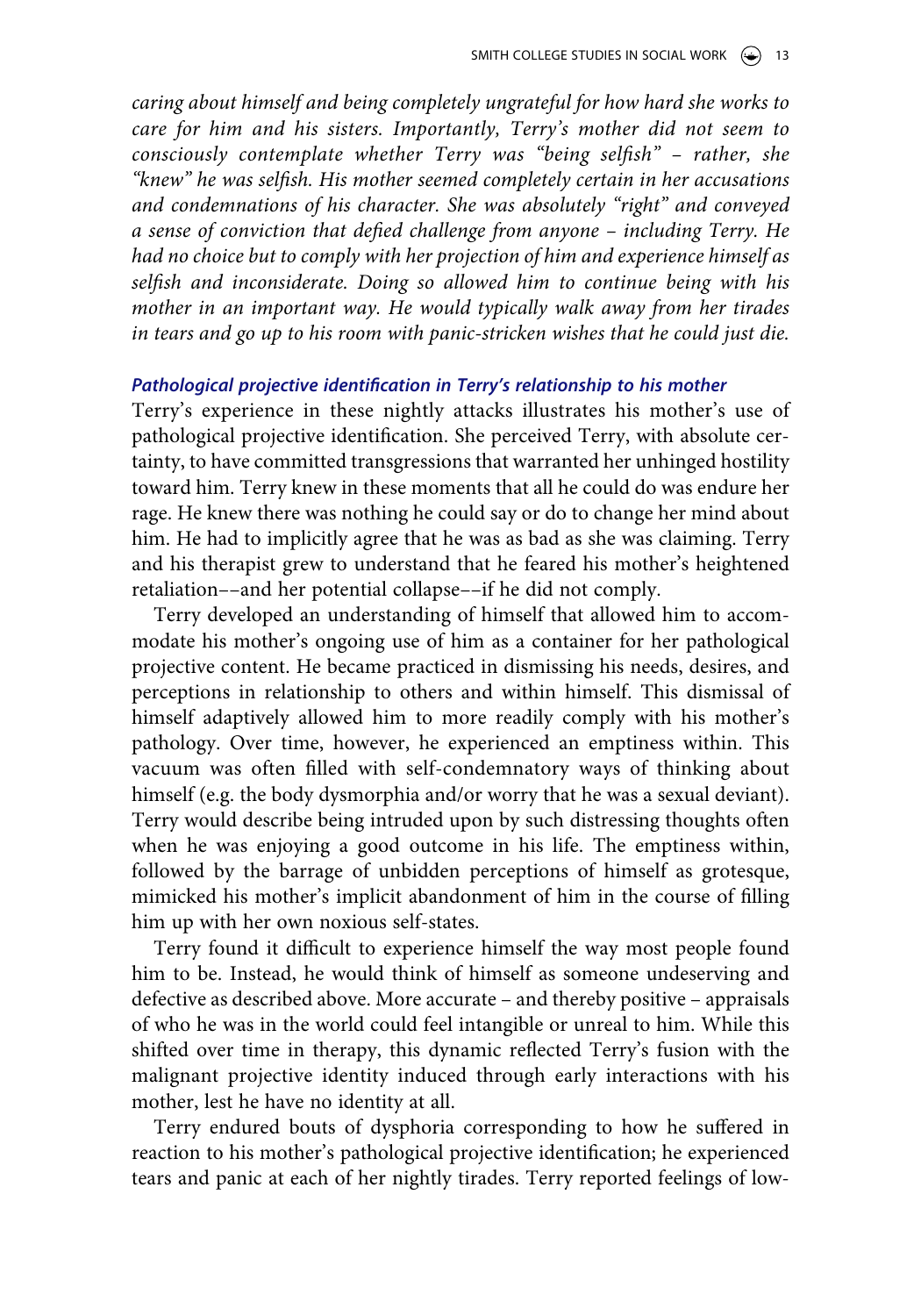level despair and meaninglessness as he related to himself in ways that mimicked his mother's maligning of him. When he felt emboldened to act and think of himself in ways that defied her malignant definition of him, he would become more anxious. In therapy we grew to understand how this anxiety reflected the historical danger of being in the "dead" space he would have occupied in his childhood if he had not complied with his mother's abuse. The difference between then and his current life, was that he now had people in his life (in and outside of therapy) whom he could rely upon to help him feel understood in his anxiety and thereby see it as something that could be survived rather than a deterrent.

### *Terry's pathogenic beliefs*

Terry's pathogenic beliefs were collaboratively identified early in treatment. He believed that he was undeserving of acceptance from others – especially women – and he believed himself to be defective physically and sexually. Both of these beliefs left him feeling incapacitated to meet the demands of his life and less able to dis-identify with his mother's earlier hostile projections. His belief that he was undeserving of acceptance made it seem like the wider world treated him with the same rejection he felt inside his family. This rendered as false any feedback from others that contradicted the sense that he deserved to be rejected. As an affable, articulate, and good-natured person, he had to distort his perceptions to comply with this belief. He might interpret a peer's glance away as evidence that they did not really want to be talking with him. When his positive reception from others became difficult to deny he would invoke his more privately held beliefs about his sexual and physical defectiveness. For instance, he might receive welcoming feedback from a woman he was interested in but later would reason that he was too out of shape to possibly attract such an attractive woman, or that she would reject him once she found another man who was in better shape. Similarly, he would worry that his purported sexual deviancy would be discovered and that he would be shunned by her. This pathogenic belief left him fearful that there was something within himself that would prevent him from having and participating in the kind of relationship he wished for.

For Terry, it had been easier to identify with his mother's projections of her own worthlessness when he developed the pathogenic belief that he was undeserving and defective in these ways. This belief led to his developing a way of thinking about and experiencing himself as a detriment to himself and others, deserving of rejection and in need of correction by someone else. Such a pathogenic belief further opened him to his mother's attacks because they could be experienced as intended to fix something very bad within him. In this way, Terry found a way to "fit" into his mother's psychology and avoid the abyss of psychological estrangement he may have otherwise suffered.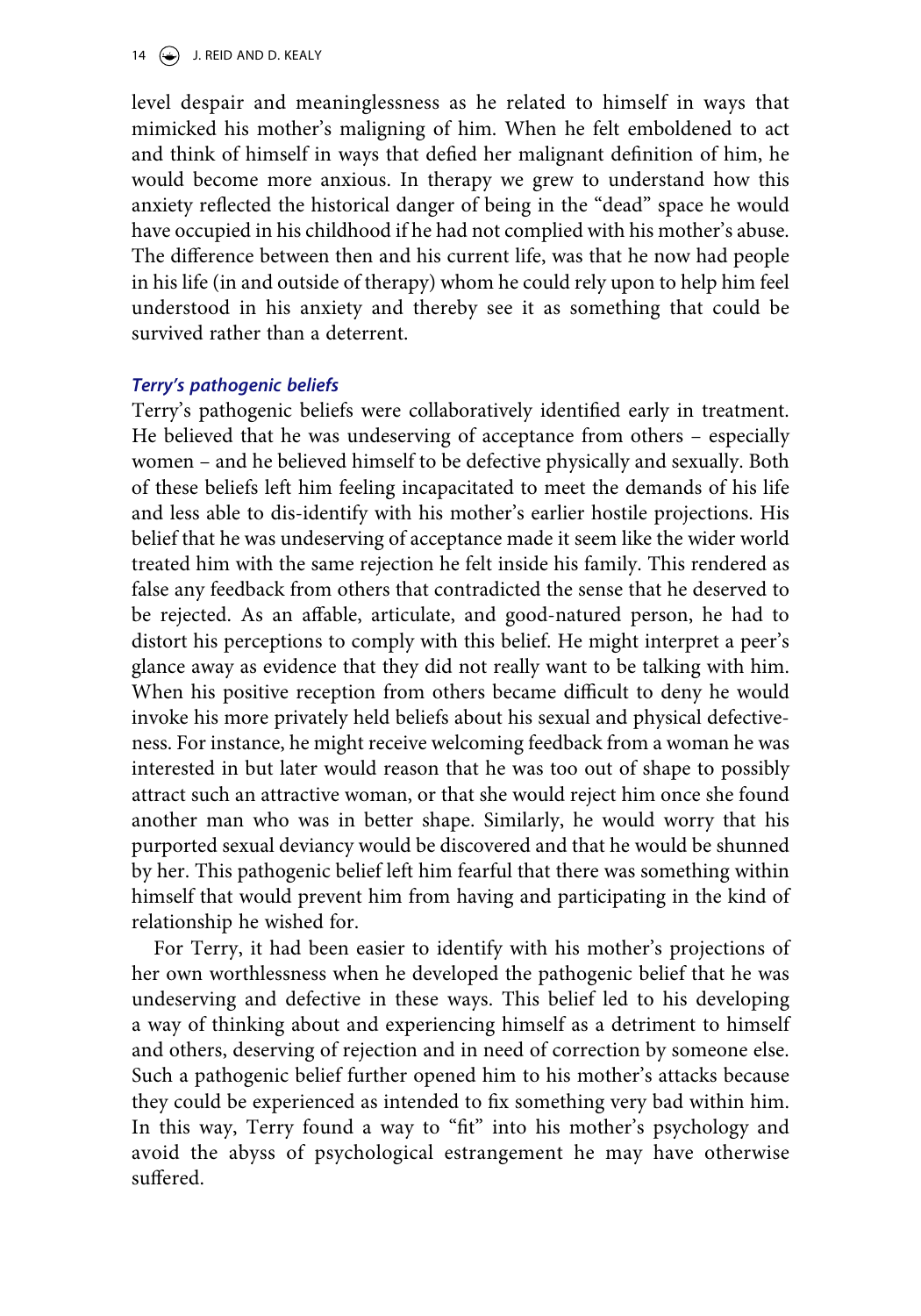#### *Therapeutic process*

Therapy focused on supporting Terry's efforts to disconfirm his pathogenic beliefs about himself. After reviewing his history, his therapist emphasized how undeserved, unusually systematic, harsh, and cruel his mother's emotional abuse of him seemed to be. Terry found this extremely relieving because no one in his family had recognized his mother's behavior toward him as inappropriate. Terry quickly realized that he had faced the choice of either thinking he deserved her mistreatment or having a reality that no one else in his family would endorse. He and his therapist linked his experience of himself as defective as reflective of the ways in which he complied with his mother's accusations. In conjunction with validating Terry's history of traumatic emotional abuse, his therapist adopted an attitude toward Terry that reflected the therapist's actual reception of Terry which was genuinely quite positive. The therapist's attitude<sup>2</sup> stood in contrast to Terry's mother's fault-finding attitude toward him. Terry seemed to test whether this attitude of goodwill and respect toward him was trustworthy. In the first few months of treatment, the therapist noticed a sense of feeling invited – in fleeting moments – to join Terry in criticizing himself. That is, the therapist noticed having moments of imagining joining Terry in his criticism of himself with Terry not batting an eyelash. The therapist had the feeling that this would be congruent with Terry's expectations, and that he would not defend himself. The therapist then used this understanding of his countertransference imaginings to more emphatically and consistently express an attitude of acceptance, respect and compassion toward Terry.

The therapist's exhibited an attitude toward Terry that he was just fine "asis" with the hope that Terry could gradually use this as evidence that he did not need to think of himself as defective for this relationship to survive. This attitude was conveyed in a variety of ways in the treatment. First, his therapist re-contextualized his patient's fears of being sexually deviant as a manifestation of Obsessive-Compulsive Disorder. He recommended a popular book that discussed OCD and this particular form of obsessive content. Terry's body dysmporphia was addressed by emphasizing the state that his conclusions about being so "out of shape" left him in. He described feeling defeated and wanting to hide after entertaining such thoughts about himself. His therapist would repeatedly link this state of resignation and shame with earlier adaptations to his mother's attacks, through compliance with her perceptions of him "or else." The therapist emphasized how isolated he had been in attempting to navigate her attacks: finding a way to receive and contain what she could not tolerate was his only option. Finally, his therapist emphasized the psychological flexibility, resilience and strength of character that

<span id="page-15-0"></span><sup>&</sup>lt;sup>2</sup>"Treatment by attitude" (Sampson, [2005](#page-18-21)) refers to the therapist's genuine conveyance of attitudes that facilitate the patient's efforts to disconfirm a pathogenic belief. To be effective the therapist needs to ascertain the kind of pathogenic belief the patient is seeking to disconfirm and align his or her attitude accordingly.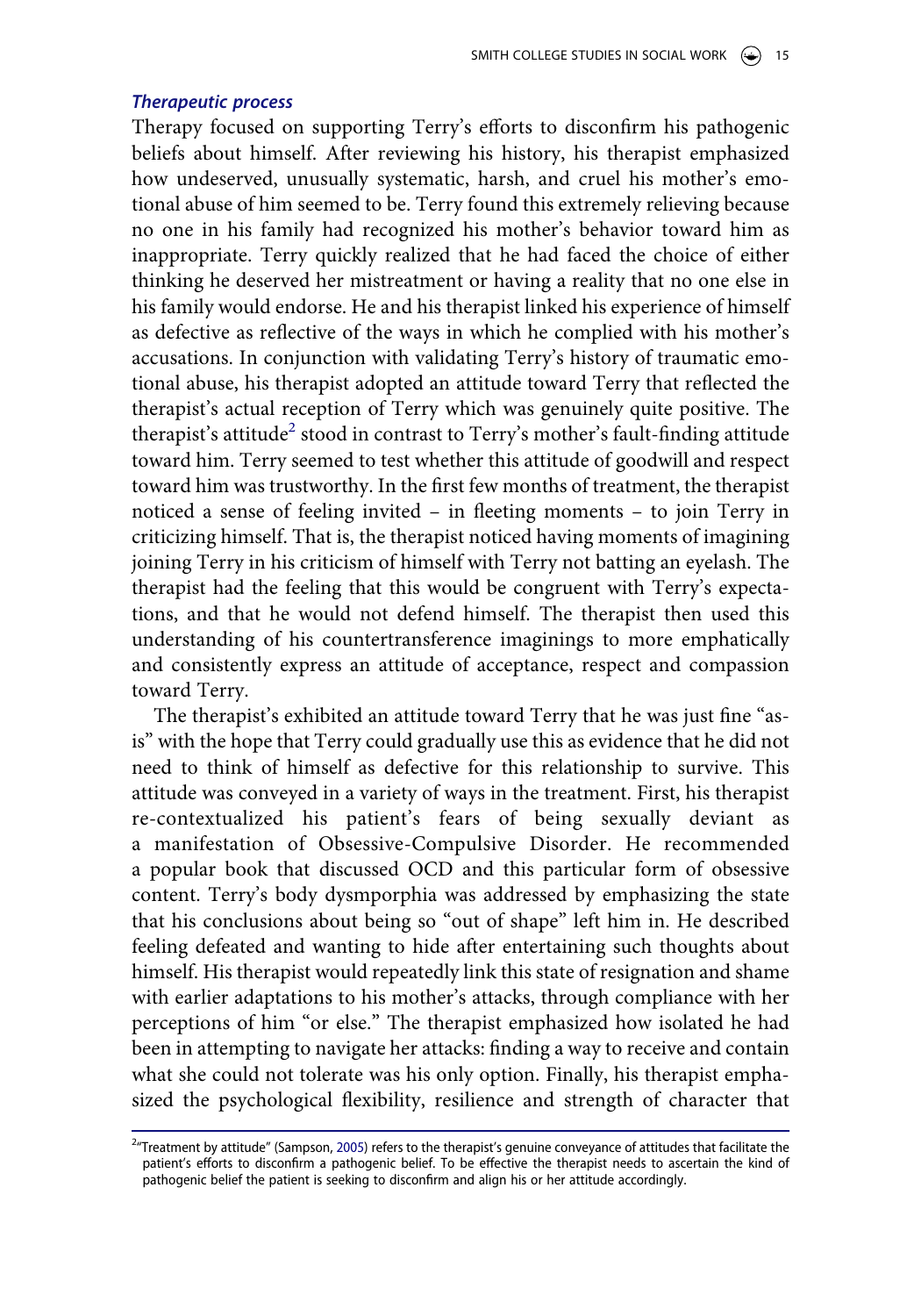Terry exhibited. In summary, the therapist explicitly and implicitly challenged Terry's claims that there was something flawed about him. Over time, Terry made increasing use of this information to make choices that reflected an evolving sense of deservedness.

The therapist's understanding of pathological projective identification helped to make sense of how his mother's accusations seemed so believable to Terry at the time. In so doing, they were able to challenge and repudiate her fallacious claims about who he was as a person. His pathogenic beliefs regarding his perceived defectiveness also significantly reduced. Finally, Terry felt freer in his interactions with women, had bolder expectations of his relationships with them, and ultimately established a successful intimate relationship.

### **Conclusion**

Pathological projective identification from parent to child compels the child to either comply with the forced-upon identification or suffer an intolerable state of estrangement from the parent. As such, the child may comply while carrying the knowledge that they are not *really* known by the parent, thereby doubting the parent's attachment to them. Pathogenic beliefs aid the child in complying with the parent's projections to share the only reality with the parent that is available, maximize whatever form of care the parent is willing to offer, and help the child manage his/her distress at feeling so implicitly alone and abandoned.

<span id="page-16-0"></span>We hope that this understanding of the relationship between pathological projective identification and pathogenic beliefs can increase therapists' repertoire in helping patients whose problems stem from these issues. First, understanding how this defensive process works can assist therapists in helping their patients better understand what happened to them in dysfunctional relationships with parents. In essence, this may help the therapist serve as a witness for their patient's past traumatic experience (Miller, [1986\)](#page-18-22) by being able to name and explain specifically to what the patient was subjected. For patients, this is a critical first step toward experientially realizing that they were not to blame for the ways their parents mistreated them. Second, therapists may be able to curate genuine attitudes toward their patients that contradict the devaluing, demeaning, and/or pathologizing attitude of the abusive parent toward the patient. By understanding the specific pathogenic beliefs a patient adopted to hasten compliance with the parent's pathological projective identification, the therapist may work to treat the patient in ways that demonstrably run counter to these beliefs, providing corrective experiences (Sampson, [2005;](#page-18-21) Weiss, [1993](#page-18-1)). The therapist who can respond in such ways can afford the opportunity for the patient to realize that being regarded as "less than" or deficient––by oneself and/or by the therapist––is not a requirement for a sustained, salutary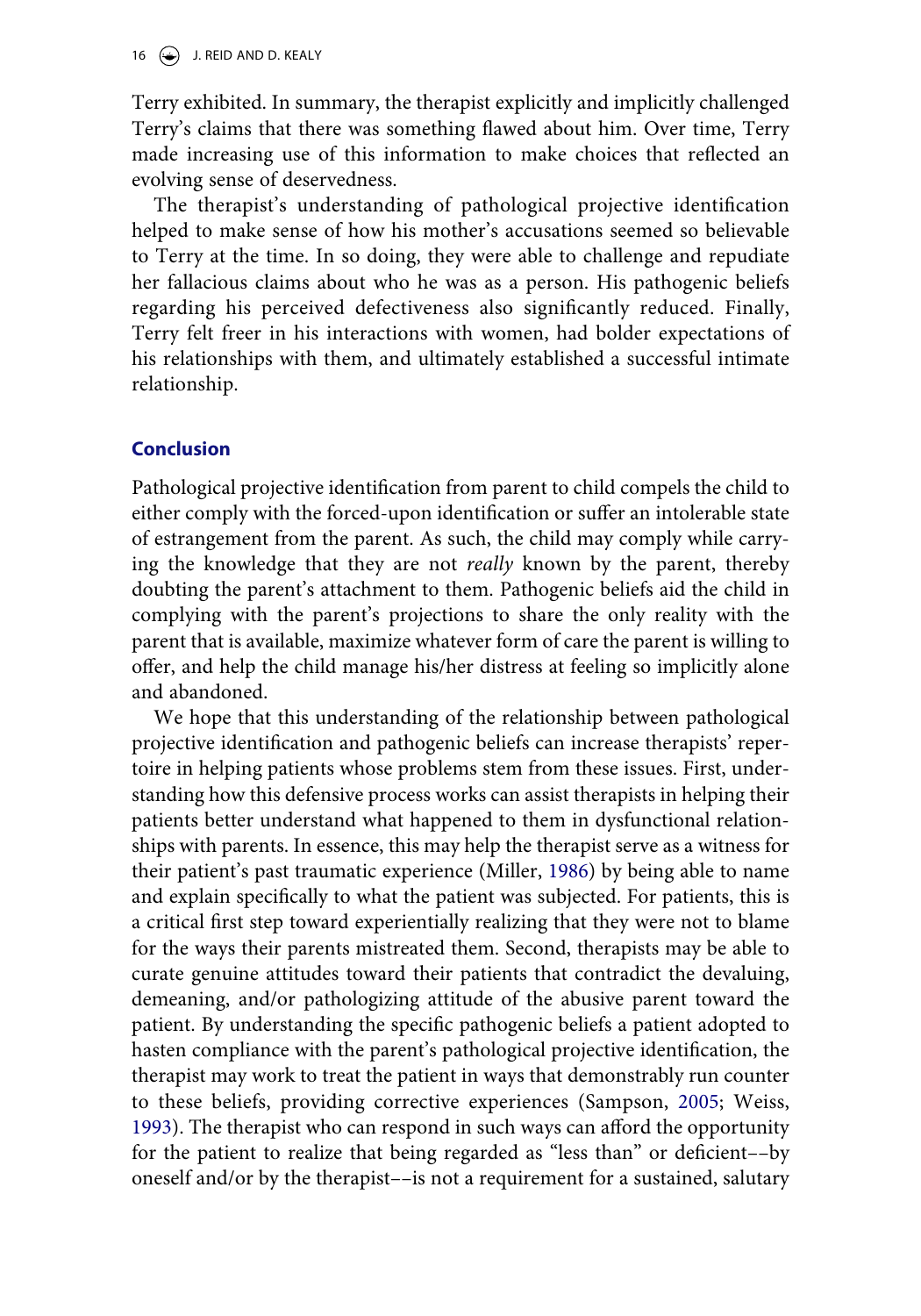therapeutic relationship. This may then be generalized across other relational experiences in the patient's life.

#### **Disclosure statement**

No potential conflict of interest was reported by the author(s).

#### **Notes on contributors**

*Jay Reid*, M.S., LPCC is a licensed psychotherapist in San Francisco, CA specializing in the research and treatment of survivors of narcissistic abuse.

*David Kealy*, PhD, is an Associate Professor in the Psychotherapy Program at the Department of Psychiatry, University of British Columbia. His teaching and research interests include identity- and personality-related difficulties, along with psychodynamic and integrative approaches to psychotherapy. He also maintains a private practice in Vancouver, Canada.

#### **ORCID**

Jay Reid http://orcid.org/0000-0003-0014-7478 David Kealy **D** http://orcid.org/0000-0002-3679-6085

#### **References**

- <span id="page-17-5"></span>Aafjes-van Doorn, K., McCollum, J., Silberschatz, G., & Snyder, J. ([2021](#page-4-0)). Assessing internalized beliefs: Development of the pathogenic belief scale. *Developmental Psychopathology*, *33*(1), 96–108. doi:[10.1017/S0954579419001615](https://doi.org/10.1017/S0954579419001615)
- <span id="page-17-8"></span><span id="page-17-6"></span>Bion, W. R. [\(1959](#page-9-0)). Attacks on linking. *International Journal of Psychoanalysis*, *40*, 308–315. Bion, W. R. [\(1962](#page-7-0)). *Learning from experience*. Northvale, NJ: Aronson.
- <span id="page-17-3"></span>Bowlby, J. ([1979](#page-2-0)). On knowing what you are not supposed to know and feeling what you are not supposed to feel. *Canadian Journal of Psychiatry*, *24*(5), 403–408. doi:[10.1177/](https://doi.org/10.1177/070674377902400506) [070674377902400506](https://doi.org/10.1177/070674377902400506)
- <span id="page-17-4"></span>Brandchaft, B. ([2007\)](#page-2-0). Systems of pathological accommodation and change in analysis. *Psychoanalytic Psychology*, *24*(4), 667–687. doi:[10.1037/0736-9735.24.4.667](https://doi.org/10.1037/0736-9735.24.4.667)
- <span id="page-17-1"></span>Bromberg, P. M. ([1996](#page-1-1)). Standing in the spaces: The multiplicity of self and the psychoanalytic relationship. *Contemporary Psychoanalysis*, *32*(4), 509–535. doi:[10.1080/](https://doi.org/10.1080/00107530.1996.10746334) [00107530.1996.10746334](https://doi.org/10.1080/00107530.1996.10746334)
- <span id="page-17-7"></span>Chescheir, M. W. [\(1995\)](#page-7-1). Projective processes as interpersonal communication. *Smith College Studies in Social Work*, *66*(1), 17–37. doi:[10.1080/00377319509517444](https://doi.org/10.1080/00377319509517444)
- <span id="page-17-9"></span>Fairbairn, W. D. ([1952\)](#page-10-1). *Psychoanalytic studies of the personality*. London, United Kingdom: Tavistock Publications Ltd.
- <span id="page-17-2"></span>Fimiani, R., Gazzillo, F., Fiorenza, E., Rodomonti, M., & Silberschatz, G. ([2020](#page-2-1)). Traumas and their consequences according to Control-Mastery Theory. *Psychodynamic Psychiatry*, *48*(2), 113–139. doi:[10.1521/pdps.2020.48.2.113](https://doi.org/10.1521/pdps.2020.48.2.113)
- <span id="page-17-0"></span>Gazzillo, F., Genova, F., Fedeli, F., Curtis, J. T., Silberschatz, G., Bush, M., & Dazzi, N. [\(2019\)](#page-1-2). Patients' unconscious testing activity in psychotherapy: A theoretical and empirical overview. *Psychoanalytic Psychology*, *36*(2), 173–185. doi:[10.1037/pap0000227](https://doi.org/10.1037/pap0000227)